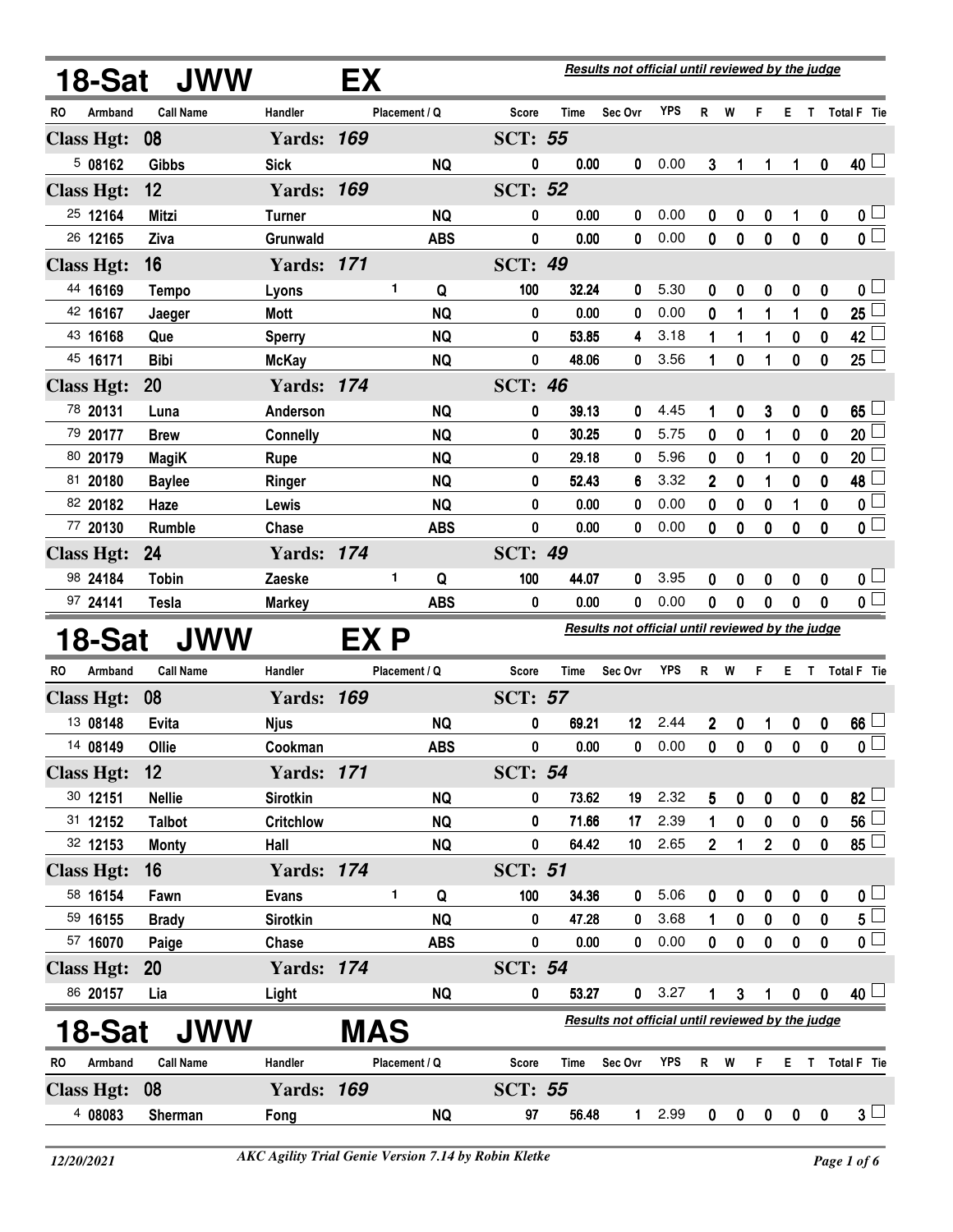| <b>Class Hgt:</b> | 12              | <b>Yards: 169</b>  |              |            | <b>SCT: 52</b> |       |             |      |              |                |                |             |              |                           |
|-------------------|-----------------|--------------------|--------------|------------|----------------|-------|-------------|------|--------------|----------------|----------------|-------------|--------------|---------------------------|
| 22 12095          | <b>Samm</b>     | Parker             | 1.           | Q          | 100            | 30.69 | 0           | 5.51 | 0            | 0              | 0              | 0           | 0            | $\overline{\mathbf{0}}$   |
| 16 12086          | <b>Neko</b>     | <b>Burns</b>       | $\mathbf 2$  | Q          | 100            | 35.20 | 0           | 4.80 | 0            | $\bf{0}$       | 0              | 0           | $\mathbf{0}$ | $\overline{0}$            |
| 19 12091          | <b>Risk</b>     | Lovett             | 3            | Q          | 100            | 35.40 | 0           | 4.77 | 0            | 0              | 0              | 0           | 0            | $\overline{\mathfrak{o}}$ |
| 20 12092          | Griffen         | <b>Trede</b>       | 4            | Q          | 100            | 42.32 | 0           | 3.99 | 0            | $\bf{0}$       | $\bf{0}$       | 0           | $\bf{0}$     | $\mathbf{0}$              |
| 15 12085          | <b>Birthday</b> | <b>Beall</b>       |              | Q          | 100            | 44.19 | 0           | 3.82 | 0            | 0              | 0              | 0           | 0            | 0                         |
| 18 12089          | Cedar           | Jensen             |              | Q          | 100            | 45.33 | 0           | 3.73 | 0            | $\bf{0}$       | $\bf{0}$       | $\bf{0}$    | $\bf{0}$     | $\mathbf{0}$              |
| 17 12087          | <b>Maxx</b>     | <b>Schmidt</b>     |              | <b>NQ</b>  | 0              | 41.20 | 0           | 4.10 | 1            | 0              | 0              | 0           | 0            | 5                         |
| 12094<br>21       | <b>Booker</b>   | <b>Ellis</b>       |              | <b>NQ</b>  | 0              | 39.51 | 0           | 4.28 | 0            | $\bf{0}$       | 1              | 0           | 0            | 20                        |
| 23 12096          | <b>Midget</b>   | <b>Sperry</b>      |              | <b>NQ</b>  | 0              | 52.01 | 0           | 3.25 | 1            | 0              | 0              | 0           | 0            | 5                         |
| 24 12097          | <b>Tippsy</b>   | Zaeske             |              | <b>NQ</b>  | 0              | 38.60 | 0           | 4.38 | 1            | $\overline{2}$ | $\overline{2}$ | $\mathbf 0$ | 0            | $55^{\frac{1}{2}}$        |
| <b>Class Hgt:</b> | 16              | <b>Yards: 171</b>  |              |            | <b>SCT: 49</b> |       |             |      |              |                |                |             |              |                           |
| 38 16105          | Raiden          | Winkle             | 1.           | Q          | 100            | 35.09 | 0           | 4.87 | 0            | 0              | 0              | 0           | 0            | 0 L                       |
| 33 16099          | Levi            | <b>Strauss</b>     |              | <b>NQ</b>  | 0              | 41.07 | 0           | 4.16 | 1            | 0              | $\overline{2}$ | 0           | 0            | 45                        |
| 35 16102          | <b>Dusty</b>    | <b>Dougherty</b>   |              | <b>NQ</b>  | 0              | 53.39 | 4           | 3.20 | 0            | 0              | $\mathbf 2$    | 0           | 0            | 52                        |
| 36 16103          | Claire          | <b>Bredl</b>       |              | <b>NQ</b>  | 0              | 40.62 | 0           | 4.21 | 1            | 0              | 0              | 0           | 0            | 5                         |
| 37 16104          | Ice             | <b>Estrop</b>      |              | <b>NQ</b>  | 0              | 33.77 | 0           | 5.06 | 0            | 0              | 1              | 0           | 0            | 20                        |
| 39 16106          | <b>Peaches</b>  | Linthicum          |              | <b>NQ</b>  | 0              | 40.83 | 0           | 4.19 | 1            | 0              | 0              | 0           | 0            | 5                         |
| 40 16107          | <b>Kite</b>     | Parker             |              | <b>NQ</b>  | 0              | 31.12 | 0           | 5.49 | 0            | 0              | 1              | 0           | 0            | 20                        |
| 41 16109          | Κi              | Hansen             |              | <b>NQ</b>  | 0              | 0.00  | 0           | 0.00 | 1            | 0              | 0              | 1           | 0            | $5^{\square}$             |
| <b>Class Hgt:</b> | 20              | <b>Yards: 174</b>  |              |            | <b>SCT: 46</b> |       |             |      |              |                |                |             |              |                           |
| 62 20113          | Jette "Jet"     | <b>McCully</b>     | 1.           | Q          | 100            | 29.31 | 0           | 5.94 | 0            | 0              | 0              | 0           | 0            | $\mathfrak{o} \sqcup$     |
| 60 20111          | O. C. D.        | <b>Urquhart</b>    | $\mathbf{2}$ | Q          | 100            | 32.23 | 0           | 5.40 | 0            | $\bf{0}$       | 0              | 0           | 0            | $\overline{0}$            |
| 67 20118          | Aspen           | <b>Mierisch</b>    | 3            | Q          | 100            | 33.16 | 0           | 5.25 | 0            | 0              | 0              | 0           | 0            | $\Box$<br>0               |
| 68 20121          | <b>Tarah</b>    | <b>Brusendorff</b> | 4            | Q          | 100            | 46.38 | 0           | 3.75 | $\bf{0}$     | 0              | 0              | 0           | 0            | 0                         |
| 61 20112          | Faith           | Lorenz             |              | <b>NQ</b>  | 0              | 40.53 | 0           | 4.29 | $\mathbf{2}$ | 1              | 1              | 0           | 0            | 35                        |
| 63 20114          | <b>Apollo</b>   | Hammer             |              | <b>NQ</b>  | 0              | 31.53 | 0           | 5.52 | 1            | 0              | 1              | 0           | 0            | 25                        |
| 64 20115          | <b>Story</b>    | Robertson          |              | <b>NQ</b>  | 0              | 44.81 | 0           | 3.88 | 1            | 0              | 0              | 0           | 0            | 5                         |
| 65 20116          | Wilson          | <b>Marques</b>     |              | <b>NQ</b>  | 0              | 31.14 | 0           | 5.59 | 0            | 0              | 1              | 0           | 0            | 20                        |
| 66 20117          | <b>Misty</b>    | <b>Bruce</b>       |              | <b>NQ</b>  | 73             | 55.18 | 9           | 3.15 | 0            | 0              | 0              | $\mathbf 0$ | 0            | 27 $\Box$                 |
| 70 20123          | Cajun           | <b>Tung</b>        |              | <b>NQ</b>  | 0              | 30.78 | 0           | 5.65 | 0            | 0              | 1              | 0           | 0            | 20                        |
| 71 20126          | Zuki            | Hsia               |              | <b>NQ</b>  | 0              | 0.00  | 0           | 0.00 | 0            | 0              | 0              | 1           | 0            | 0                         |
| 72 20127          | Gemini          | Hammer             |              | <b>NQ</b>  | 0              | 53.25 | 7           | 3.27 | 1            |                | 1              | 0           | 0            | 51                        |
| 73 20129          | <b>Rumble</b>   | Hammer             |              | <b>NQ</b>  | 0              | 34.89 | 0           | 4.99 |              | $\mathbf 2$    | $\mathbf 2$    | 0           | 0            | 55                        |
| 75 20133          | Franky          | <b>Baker</b>       |              | <b>NQ</b>  | 0              | 32.32 | 0           | 5.38 | 0            | 0              | 1              | 0           | 0            | 20                        |
| 76 20134          | <b>Bourbon</b>  | Jensen             |              | <b>NQ</b>  | 0              | 30.25 | 0           | 5.75 | 0            | 0              | $\mathbf 2$    | 0           | 0            | 40 l                      |
| 69 20122          | Panzer          | Chapman            |              | <b>ABS</b> | 0              | 0.00  | 0           | 0.00 | 0            | 0              | 0              | 0           | 0            | 0 <sup>1</sup>            |
| 74 20132          | <b>Kinsey</b>   | Schottman          |              | <b>ABS</b> | 0              | 0.00  | 0           | 0.00 | $\bf{0}$     | 0              | 0              | 0           | 0            | $\overline{\mathbf{0}}$   |
| <b>Class Hgt:</b> | 24              | <b>Yards: 174</b>  |              |            | <b>SCT: 49</b> |       |             |      |              |                |                |             |              |                           |
| 88 24135          | <b>Strutz</b>   | <b>McKay</b>       | 1.           | Q          | 100            | 38.32 | 0           | 4.54 | 0            | $\bf{0}$       | 0              | 0           | 0            | $\mathfrak{o} \sqcup$     |
| 87 20119          | Jada            | Rupe               |              | <b>NQ</b>  | 0              | 0.00  | 0           | 0.00 | 0            | 0              | 1              | 1           | 0            | $20\perp$                 |
| 89 24136          | Juneau          | <b>Markey</b>      |              | <b>NQ</b>  | 0              | 43.91 | 0           | 3.96 | 1            | 0              | $\mathbf{2}$   | 0           | $\bf{0}$     | 45                        |
| 90 24137          | <b>Bobby</b>    | Tomlinson          |              | <b>NQ</b>  | 0              | 47.58 | 0           | 3.66 | $\mathbf{2}$ | 1              | 1              | 0           | 0            | 35                        |
| 91 24138          | Zia             | Vosburgh           |              | <b>NQ</b>  | 0              | 42.43 | 0           | 4.10 | 1            | $\overline{2}$ | 1              | 0           | 0            | 35                        |
| 92 24140          | <b>Samwise</b>  | <b>Satterfield</b> |              | <b>NQ</b>  | 70             | 59.87 | 10          | 2.91 | 0            | 0              | 0              | 0           | 0            | 30 <sup>1</sup>           |
| 93 24142          | <b>Secret</b>   | Petrozzi           |              | <b>NQ</b>  | 0              | 38.67 | $\mathbf 0$ | 4.50 | 0            | 1              | 0              | 0           | 0            | $5^{\perp}$               |
|                   |                 |                    |              |            |                |       |             |      |              |                |                |             |              |                           |

*12/20/2021 Page 2 of 6 AKC Agility Trial Genie Version 7.14 by Robin Kletke*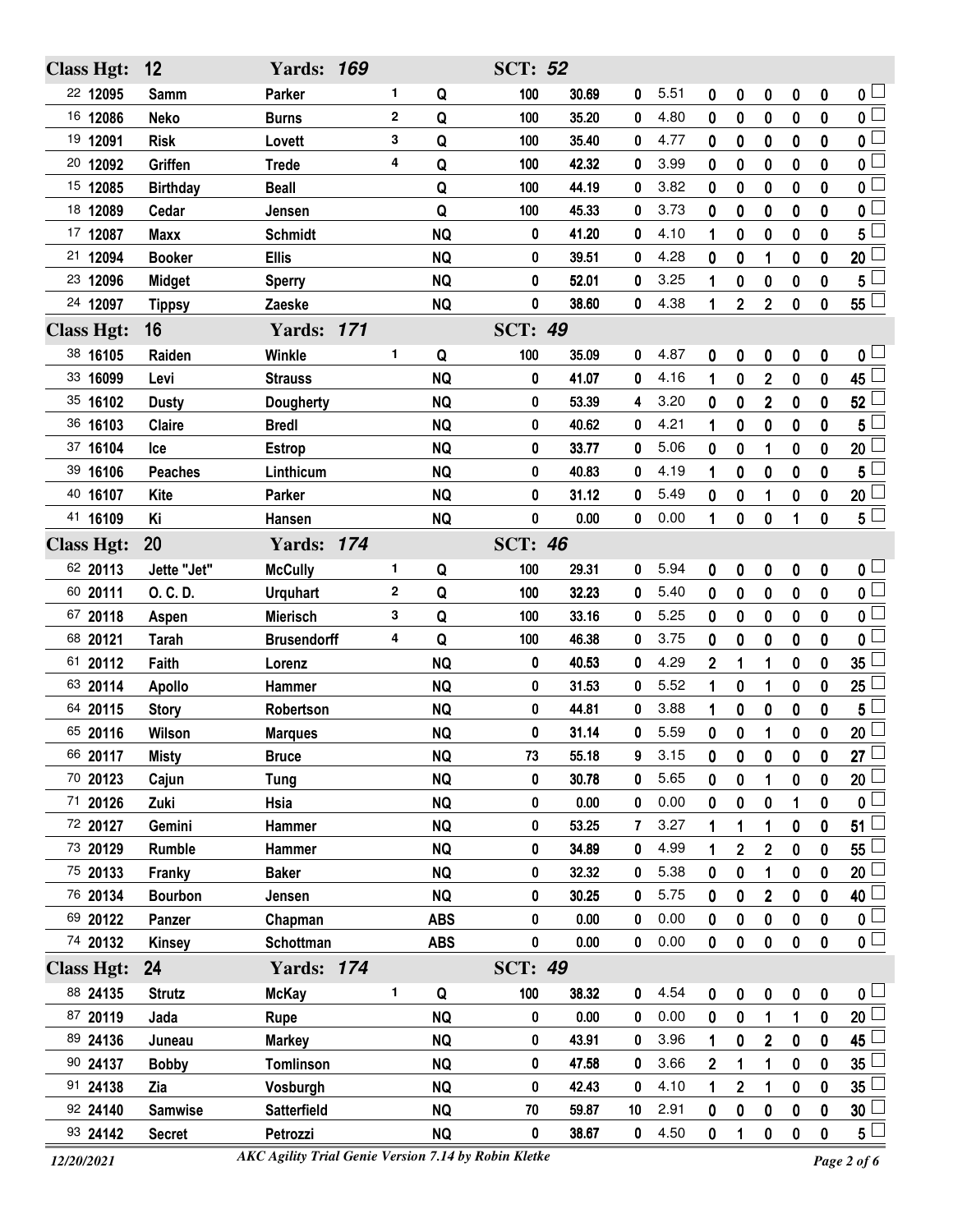| 94 24143          | <b>Dazzle</b>       | <b>Kletke</b>          |               | <b>NQ</b>  | 0              | 41.98 | 0                                                | 4.14       |              | 1              | 0                | 0                | $\bf{0}$    | 10 <sub>1</sub>         |
|-------------------|---------------------|------------------------|---------------|------------|----------------|-------|--------------------------------------------------|------------|--------------|----------------|------------------|------------------|-------------|-------------------------|
| 95 24145          | Jury                | Light                  |               | <b>NQ</b>  | 0              | 39.90 | 0                                                | 4.36       | 1            | 1              | $\overline{2}$   | $\bf{0}$         | $\mathbf 0$ | 50                      |
| 96 24146          | Griffin             | <b>Dellorto</b>        |               | <b>NQ</b>  | 0              | 0.00  | 0                                                | 0.00       | 0            | $\overline{2}$ | 2                | 1                | $\bf{0}$    | $50^{\frac{1}{2}}$      |
| 18-Sat            | <b>JWW</b>          |                        | <b>MASP</b>   |            |                |       | Results not official until reviewed by the judge |            |              |                |                  |                  |             |                         |
| RO<br>Armband     | <b>Call Name</b>    | Handler                | Placement / Q |            | Score          | Time  | Sec Ovr                                          | <b>YPS</b> | R W          |                | F.               |                  |             | E T Total F Tie         |
| <b>Class Hgt:</b> | 04                  | <b>Yards: 169</b>      |               |            | <b>SCT: 60</b> |       |                                                  |            |              |                |                  |                  |             |                         |
| 1 04053           | Whimsy              | <b>Kletke</b>          | 1.            | Q          | 100            | 40.47 | 0                                                | 4.18       | 0            | 0              | 0                | 0                | 0           | 0 <sub>1</sub>          |
| 3 04193           | Zelda               | <b>Brombaugh</b>       | 2             | Q          | 100            | 44.94 | 0                                                | 3.76       | 0            | 0              | 0                | 0                | $\mathbf 0$ | 0 L                     |
| 2 04054           | <b>Bunny</b>        | Fong                   | 3             | Q          | 100            | 50.31 | 0                                                | 3.36       | 0            | 0              | 0                | $\bf{0}$         | $\mathbf 0$ | $\overline{\mathbf{0}}$ |
| <b>Class Hgt:</b> | 08                  | <b>Yards: 169</b>      |               |            | <b>SCT: 57</b> |       |                                                  |            |              |                |                  |                  |             |                         |
| 11 08150          | Dot                 | <b>Hughes</b>          | 1.            | Q          | 100            | 36.60 | 0                                                | 4.62       | 0            | 0              | 0                | 0                | 0           | 0 <sup>1</sup>          |
| 12 08194          | Link                | <b>Brombaugh</b>       | 2             | Q          | 100            | 37.83 | 0                                                | 4.47       | 0            | 0              | 0                | 0                | $\mathbf 0$ | $\overline{\mathbf{0}}$ |
| 908059            | <b>Agent Cooper</b> | <b>Beall</b>           | 3             | Q          | 100            | 43.31 | 0                                                | 3.90       | 0            | 0              | 0                | 0                | $\mathbf 0$ | 0                       |
| 6 08056           | <b>Ebbie</b>        | <b>Sick</b>            | 4             | Q          | 100            | 47.89 | 0                                                | 3.53       | 0            | 0              | 0                | 0                | 0           | 0                       |
| 8 08058           | Jax                 | Ronken                 |               | <b>NQ</b>  | 0              | 45.80 | 0                                                | 3.69       | 1            | 0              | 0                | $\mathbf 0$      | 0           | 5                       |
| 10 08060          | <b>Bailey</b>       | <b>Mott</b>            |               | <b>NQ</b>  | 0              | 57.22 | 0                                                | 2.95       | 2            | 1              | 1                | 0                | 0           | 35                      |
| 7 08057           | <b>Dragon</b>       | <b>Beall</b>           |               | <b>ABS</b> | 0              | 0.00  | 0                                                | 0.00       | 0            | 0              | 0                | $\mathbf 0$      | 0           | 0 l                     |
| <b>Class Hgt:</b> | 12                  | <b>Yards: 171</b>      |               |            | <b>SCT: 54</b> |       |                                                  |            |              |                |                  |                  |             |                         |
| 27 12061          | <b>Mistalyn</b>     | Winkle                 | 1.            | Q          | 100            | 39.43 | 0                                                | 4.34       | 0            | 0              | 0                | 0                | 0           | $\mathsf{0}$ $\sqcup$   |
| 34 16101          | <b>Taliesin</b>     | <b>Cramer</b>          | $\mathbf{2}$  | Q          | 100            | 51.74 | 0                                                | 3.30       | 0            | 0              | 0                | $\boldsymbol{0}$ | $\mathbf 0$ | 0 <sup>1</sup>          |
| 29 12063          | Liberty             | Lyons                  |               | <b>NQ</b>  | 0              | 31.33 | 0                                                | 5.46       | 0            | $\bf{0}$       | 1                | 0                | $\bf{0}$    | 20 <sup>1</sup>         |
| 28 12062          | <b>Sylvie</b>       | <b>Birkner</b>         |               | <b>ABS</b> | 0              | 0.00  | 0                                                | 0.00       | $\mathbf 0$  | $\mathbf 0$    | $\bf{0}$         | $\boldsymbol{0}$ | $\mathbf 0$ | $\overline{\mathbf{0}}$ |
| <b>Class Hgt:</b> | 16                  | <b>Yards: 174</b>      |               |            | <b>SCT: 51</b> |       |                                                  |            |              |                |                  |                  |             |                         |
| 52 16073          | <b>Mynx</b>         | <b>Kletke</b>          | 1             | Q          | 100            | 34.16 | 0                                                | 5.09       | 0            | 0              | 0                | 0                | $\pmb{0}$   | 0 <sub>1</sub>          |
| 54 16075          | <b>Mango</b>        | <b>Temple-Thurston</b> | 2             | Q          | 100            | 37.85 | 0                                                | 4.60       | 0            | $\bf{0}$       | 0                | $\boldsymbol{0}$ | $\mathbf 0$ | 0 <sup>1</sup>          |
| 51 16072          | Partygirl           | <b>Omalanz</b>         | 3             | Q          | 100            | 38.11 | 0                                                | 4.57       | 0            | 0              | 0                | $\mathbf 0$      | 0           | 0 l                     |
| 56 16078          | <b>Diego</b>        | Levenson               | 4             | Q          | 100            | 44.74 | 0                                                | 3.89       | 0            | 0              | 0                | 0                | 0           | 0                       |
| 50 16071          | Ellie               | Ferdinand              |               | Q          | 100            | 46.41 | 0                                                | 3.75       | 0            | 0              | 0                | $\mathbf 0$      | 0           | 0 l                     |
| 46 16064          | <b>Kreed</b>        | Lewis                  |               | <b>NQ</b>  | 0              | 30.42 | 0                                                | 5.72       | 0            | 0              |                  | 0                | 0           | 20 <sup>1</sup>         |
| 47 16065          | Luna                | Chew                   |               | <b>NQ</b>  | 0              | 0.00  | 0                                                | 0.00       | 0            | 1              | 0                |                  | 0           | 5                       |
| 48 16067          | Soda                | Jensen                 |               | <b>NQ</b>  | 0              | 30.92 | 0                                                | 5.63       | 0            | 0              | 1                | 0                | 0           | 20                      |
| 49 16068          | <b>Shakira</b>      | Levine                 |               | <b>NQ</b>  | 0              | 29.70 | 0                                                | 5.86       | 0            | 0              | 5                | 0                | 0           | 100                     |
| 53 16074          | <b>Nadia</b>        | <b>Timmons</b>         |               | <b>NQ</b>  | 0              | 37.79 | 0                                                | 4.60       | 0            | 0              | 2                | 0                | 0           | 40                      |
| 55 16077          | Jazz                | <b>Bruce</b>           |               | <b>NQ</b>  | 0              | 56.24 | 5                                                | 3.09       | 0            | 1              | 0                | 0                | 0           | 20 <sup>1</sup>         |
| <b>Class Hgt:</b> | 20                  | <b>Yards: 174</b>      |               |            | <b>SCT: 54</b> |       |                                                  |            |              |                |                  |                  |             |                         |
| 83 20079          | <b>Nitro</b>        | Levine                 |               | <b>NQ</b>  | 0              | 44.04 | 0                                                | 3.95       | 1            | 0              | 1                | 0                | 0           | 25 <sup>1</sup>         |
| 84 20080          | <b>Dude</b>         | <b>Madsen</b>          |               | <b>NQ</b>  | 0              | 49.23 | 0                                                | 3.53       | $\mathbf{2}$ | $\bf{0}$       | $\overline{2}$   | 0                | $\bf{0}$    | 50 <sup>1</sup>         |
| 85 20081          | Phoebe              | Yasinski               |               | <b>NQ</b>  | 0              | 50.18 | $\mathbf{0}$                                     | 3.47       | 1            | 1              | $\boldsymbol{0}$ | $\boldsymbol{0}$ | $\mathbf 0$ | 10 <sup>L</sup>         |
| 18-Sat            | <b>JWW</b>          |                        | NOV A         |            |                |       | Results not official until reviewed by the judge |            |              |                |                  |                  |             |                         |
| Armband<br>RO     | <b>Call Name</b>    | Handler                | Placement / Q |            | <b>Score</b>   | Time  | Sec Ovr                                          | <b>YPS</b> | R            | W              | F                | Е                | T           | Total F Tie             |
| <b>Class Hgt:</b> | - 24                | <b>Yards: 121</b>      |               |            | <b>SCT: 43</b> |       |                                                  |            |              |                |                  |                  |             |                         |
| 19 24052          | Ty                  | Hiebert                | 1             | Q          | 100            | 22.12 |                                                  | 0 5.47     | $\mathbf 0$  | 0              | $\mathbf 0$      | $\boldsymbol{0}$ | $\mathbf 0$ | $\mathbf{0}$ $\Box$     |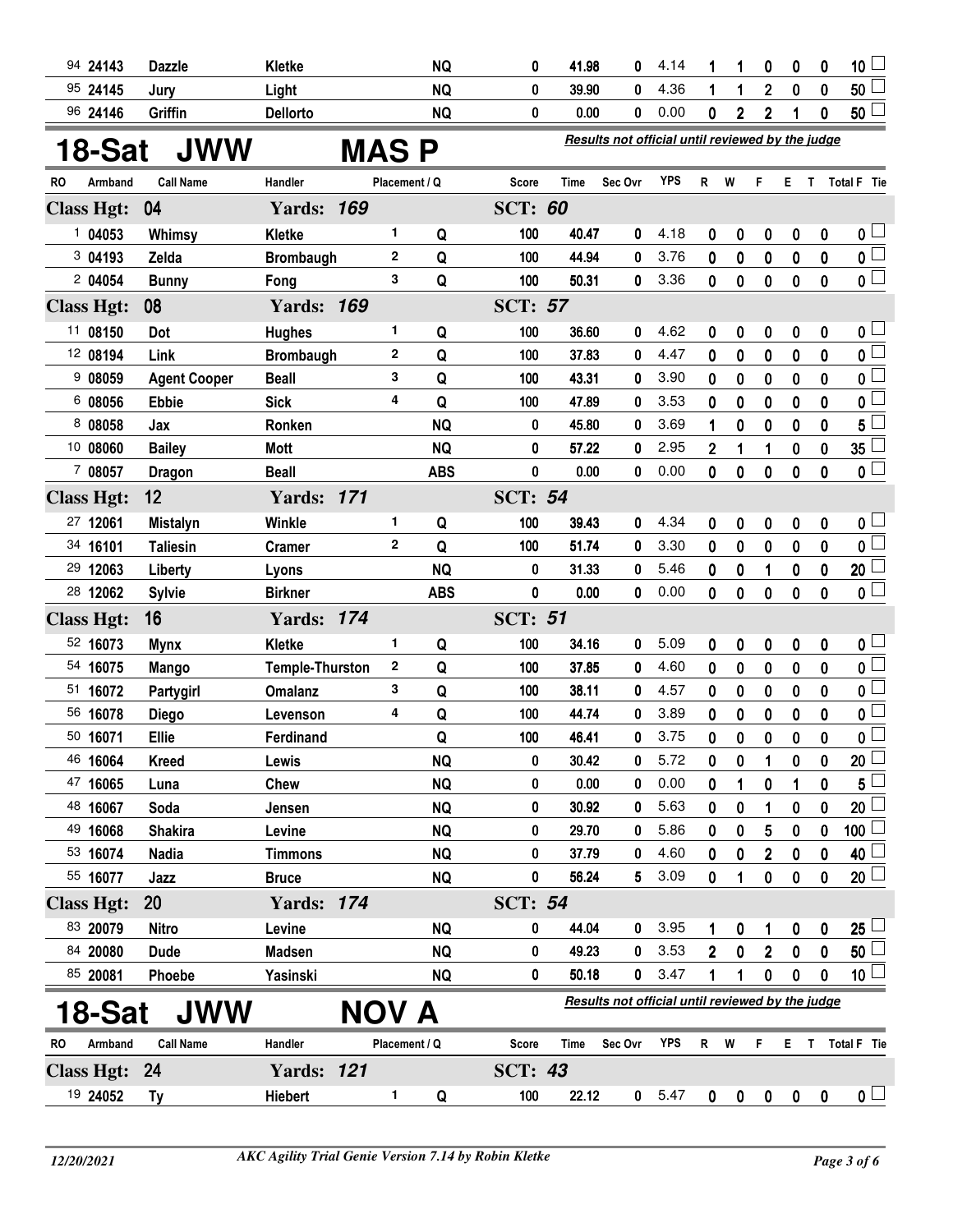| 18-Sat               |                  | <b>JWW</b>         | NOV B         |            |                |             | Results not official until reviewed by the judge |            |                |                  |              |                  |                  |                         |
|----------------------|------------------|--------------------|---------------|------------|----------------|-------------|--------------------------------------------------|------------|----------------|------------------|--------------|------------------|------------------|-------------------------|
| Armband<br>RO        | <b>Call Name</b> | Handler            | Placement / Q |            | <b>Score</b>   | <b>Time</b> | Sec Ovr                                          | <b>YPS</b> | $R$ W          |                  | F.           |                  |                  | E T Total F Tie         |
| <b>Class Hgt:</b>    | 08               | <b>Yards: 115</b>  |               |            | <b>SCT: 50</b> |             |                                                  |            |                |                  |              |                  |                  |                         |
| 108016               | <b>Aries</b>     | <b>Kletke</b>      | 1             | Q          | 90             | 37.75       | 0                                                | 3.05       | $\overline{2}$ | 0                | 0            | $\boldsymbol{0}$ | $\boldsymbol{0}$ | 10 <sup>1</sup>         |
| <b>Class Hgt:</b>    | 16               | <b>Yards: 118</b>  |               |            | <b>SCT: 43</b> |             |                                                  |            |                |                  |              |                  |                  |                         |
| 2 12036              | <b>Ellie</b>     | <b>Dougherty</b>   | 1             | Q          | 100            | 24.83       | 0                                                | 4.75       | 0              | 0                | 0            | 0                | 0                | 0 <sup>1</sup>          |
| 4 16037              | Lucia            | Levenson           | $\mathbf{2}$  | Q          | 95             | 42.87       | 0                                                | 2.75       | 1              | 0                | 0            | 0                | $\bf{0}$         | $5^{\square}$           |
| 5 16038              | <b>Brinker</b>   | <b>Shea</b>        |               | <b>NQ</b>  | 0              | 31.27       | 0                                                | 3.77       | 0              | 0                | $\mathbf{2}$ | 0                | 0                | 40                      |
| 6 16039              | Zippie!          | <b>Phillips</b>    |               | <b>ABS</b> | 0              | 0.00        | 0                                                | 0.00       | 0              | $\mathbf 0$      | 0            | $\mathbf 0$      | $\mathbf 0$      | $\overline{\mathbf{0}}$ |
| <b>Class Hgt:</b>    | 20               | <b>Yards: 121</b>  |               |            | <b>SCT: 40</b> |             |                                                  |            |                |                  |              |                  |                  |                         |
| 9 20178              | <b>Stevie</b>    | Hamilton           | 1             | Q          | 95             | 24.07       | 0                                                | 5.03       | 1              | 0                | 0            | 0                | $\pmb{0}$        | $5\lfloor$              |
| 7 20022              | Rhapsody         | <b>Bruce</b>       |               | <b>NQ</b>  | 0              | 65.32       | 25                                               | 1.85       | $\overline{2}$ | 0                | 0            | 0                | 0                | $35\square$             |
| 8 20042              | <b>Remus</b>     | <b>Mahan</b>       |               | <b>NQ</b>  | 0              | 0.00        | 0                                                | 0.00       | 0              | 0                | 1            | 1                | $\mathbf 0$      | 20 <sup>1</sup>         |
| <b>Class Hgt:</b>    | 24               | <b>Yards: 121</b>  |               |            | <b>SCT: 43</b> |             |                                                  |            |                |                  |              |                  |                  |                         |
| 16 24186             | <b>Blitz</b>     | <b>Dellorto</b>    | 1             | Q          | 100            | 24.67       | 0                                                | 4.90       | 0              | 0                | 0            | 0                | 0                | 0 <sub>1</sub>          |
| 14 24046             | Sid              | Quay               |               | <b>NQ</b>  | 0              | 20.16       | 0                                                | 6.00       | 0              | 0                | 1            | 0                | $\pmb{0}$        | 20                      |
| 15 24047             | Cas              | <b>Satterfield</b> |               | <b>NQ</b>  | 0              | 0.00        | 0                                                | 0.00       | 0              | 0                | 0            | 1                | $\mathbf 0$      | 0                       |
| 17 24188             | <b>Buzz</b>      | <b>Baker</b>       |               | <b>NQ</b>  | 0              | 16.94       | 0                                                | 7.14       | 0              | 0                | 1            | 0                | 0                | 20                      |
| 18 24191             | Cosmo            | Chew               |               | <b>NQ</b>  | 0              | 38.23       | 0                                                | 3.17       | 0              |                  | $\mathbf 2$  | 0                | 0                | 45 <sup>1</sup>         |
| 18-Sat               |                  | <b>JWW</b>         | <b>NOV</b>    | P          |                |             | Results not official until reviewed by the judge |            |                |                  |              |                  |                  |                         |
| RO.<br>Armband       | <b>Call Name</b> | Handler            | Placement / Q |            | <b>Score</b>   | Time        | Sec Ovr                                          | <b>YPS</b> | R W            |                  | F.           |                  |                  | E T Total F Tie         |
| <b>Class Hgt:</b>    | 12               | <b>Yards: 118</b>  |               |            | <b>SCT: 48</b> |             |                                                  |            |                |                  |              |                  |                  |                         |
| 3 12002              | Soda             | <b>Stuberg</b>     |               | <b>NQ</b>  | 0              | 0.00        | $\mathbf{0}$                                     | 0.00       | 1              | 1                | $\pmb{0}$    | 1                | $\boldsymbol{0}$ | 10 <sup>1</sup>         |
| <b>Class Hgt:</b>    | 20               | <b>Yards: 121</b>  |               |            | <b>SCT: 48</b> |             |                                                  |            |                |                  |              |                  |                  |                         |
| 10 20031             | Frito            | <b>McDonald</b>    |               | <b>NQ</b>  | 0              | 38.71       | 0                                                | 3.13       | $\mathbf 2$    | $\boldsymbol{2}$ | 1            | 0                | $\pmb{0}$        | 40 <sup>1</sup>         |
| 11 20032             | Wheeler          | Hommel             |               | <b>NQ</b>  | 0              | 56.06       | 8                                                | 2.16       | $\mathbf 2$    | 0                | 1            | 0                | 0                | 38 <sup>1</sup>         |
| 12 20033             | Zack             | <b>Mizera</b>      |               | <b>NQ</b>  | 0              | 46.05       | 0                                                | 2.63       | 1              | 0                | $\mathbf 2$  | $\mathbf 0$      | $\mathbf 0$      | 45 <sup>1</sup>         |
| 13 20034             | <b>Fitzroy</b>   | Nielsen            |               | <b>ABS</b> | 0              | 0.00        | 0                                                | 0.00       | 0              | 0                | 0            | 0                | 0                | 0 l                     |
| 18-Sat               |                  | <b>JWW</b>         | <b>OPEN</b>   |            |                |             | Results not official until reviewed by the judge |            |                |                  |              |                  |                  |                         |
| Armband<br><b>RO</b> | <b>Call Name</b> | Handler            | Placement / Q |            | <b>Score</b>   | Time        | Sec Ovr                                          | <b>YPS</b> | R W            |                  | F.           | E.               | $\mathbf T$      | Total F Tie             |
| <b>Class Hgt:</b>    | 08               | <b>Yards: 153</b>  |               |            | <b>SCT: 55</b> |             |                                                  |            |                |                  |              |                  |                  |                         |
| 108012               | Livvy            | Sand               |               | <b>NQ</b>  | 0              | 0.00        | 0                                                | 0.00       | 1              |                  | 0            | 1                | 0                | 10 <sup>1</sup>         |
| 208013               | <b>Sallie</b>    | <b>Bell</b>        |               | <b>NQ</b>  | 0              | 0.00        | 0                                                | 0.00       | 4              | 1                | 1            | 1                | $\pmb{0}$        | 45                      |
| 308014               | <b>Riley</b>     | <b>Blair</b>       |               | <b>NQ</b>  | 0              | 82.05       | 27                                               | 1.86       | 4              | 1                | 1            | 0                | $\bf{0}$         | $99^{\perp}$            |
| 4 08015              | <b>Toby</b>      | Ringer             |               | <b>NQ</b>  | 0              | 64.21       | 9                                                | 2.38       | 3              | 1                | 1            | 0                | 0                | 58                      |
| 5 08017              | Kodak            | Mork               |               | <b>NQ</b>  | 0              | 0.00        | $\mathbf 0$                                      | 0.00       | 1              | $\bf{0}$         | $\mathbf{2}$ | 1                | $\bf{0}$         | $45\Box$                |
| <b>Class Hgt:</b>    | 12               | <b>Yards: 153</b>  |               |            | <b>SCT: 51</b> |             |                                                  |            |                |                  |              |                  |                  |                         |
| 712163               | <b>Magic</b>     | Koeppe             |               | NQ         | 0              | 0.00        | 0                                                | 0.00       | $\bf{0}$       | 0                | $\pmb{0}$    | 1                | $\boldsymbol{0}$ | $\mathbf{0}$            |
| <b>Class Hgt:</b>    | 16               | <b>Yards: 156</b>  |               |            | <b>SCT: 48</b> |             |                                                  |            |                |                  |              |                  |                  |                         |
| 9,16019              | <b>Dylan</b>     | Hamilton           |               | <b>NQ</b>  | 0              | 0.00        | 0                                                | 0.00       | 3              | 0                | 0            | 1                | 0                | $15\square$             |
| 10 16021             | Gordon           | Grunwald           |               | <b>ABS</b> | 0              | 0.00        | 0                                                | 0.00       | $\pmb{0}$      | 0                | 0            | 0                | 0                | $\overline{\mathbf{0}}$ |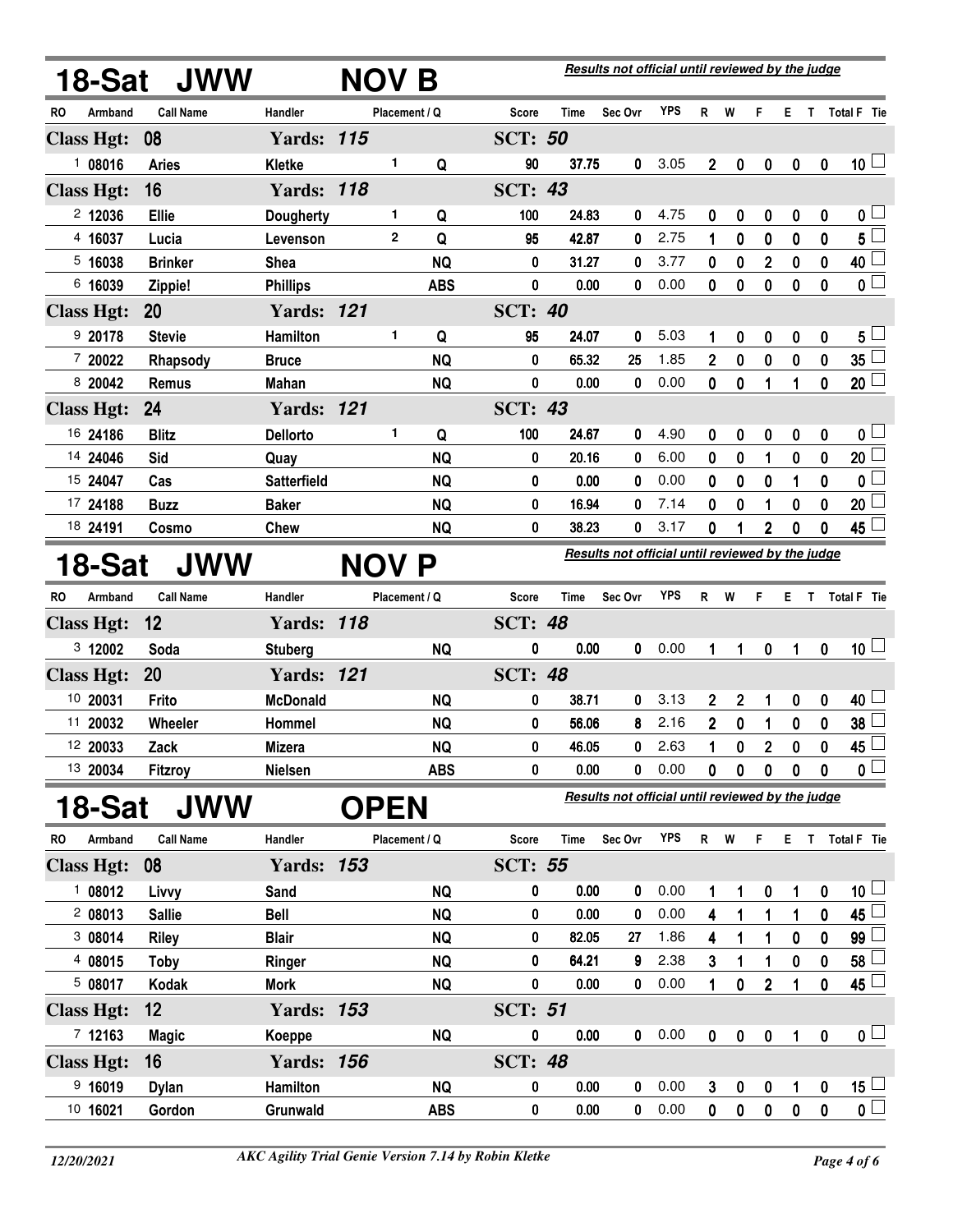| <b>Class Hgt:</b>    | <b>20</b>           | <b>Yards: 159</b> |  |               |               | <b>SCT: 45</b> |       |                                                  |            |                |              |                  |             |                  |                 |
|----------------------|---------------------|-------------------|--|---------------|---------------|----------------|-------|--------------------------------------------------|------------|----------------|--------------|------------------|-------------|------------------|-----------------|
| 12 20023             | Justi               | Lindquist         |  |               | <b>NQ</b>     | 0              | 56.03 | 11                                               | 2.84       | $\overline{2}$ | 0            | $\boldsymbol{0}$ | 0           | $\boldsymbol{0}$ | 32 <sup>1</sup> |
| 13 20024             | Prim                | O'Neill           |  |               | <b>NQ</b>     | 0              | 25.03 | 0                                                | 6.35       | 0              | 0            | 1                | 0           | 0                | 20 <sup>1</sup> |
| 14 20025             | Leelu               | Lagrou            |  |               | <b>NQ</b>     | 0              | 27.49 | 0                                                | 5.78       | $\bf{0}$       | $\bf{0}$     | 1                | $\bf{0}$    | $\bf{0}$         | 20              |
| 15 20173             | Lizard              | Kramp             |  |               | <b>NQ</b>     | 0              | 45.24 | 0                                                | 3.51       | 1              | 1            | 1                | 0           | $\bf{0}$         | 30              |
| 16 20176             | Zoey                | <b>Simmons</b>    |  |               | <b>NQ</b>     | 0              | 42.42 | 0                                                | 3.75       | 1              | 1            | 1                | 0           | 0                | 30              |
| 17 20181             | <b>Tonks</b>        | <b>Herrity</b>    |  |               | <b>NQ</b>     | $\bf{0}$       | 31.86 | 0                                                | 4.99       | 1              | $\bf{0}$     | $\overline{2}$   | $\mathbf 0$ | $\mathbf{0}$     | 45 L            |
| <b>Class Hgt:</b>    | 24                  | <b>Yards: 159</b> |  |               |               | <b>SCT: 48</b> |       |                                                  |            |                |              |                  |             |                  |                 |
| 25 24185             | Quest               | Forde             |  | 1             | Q             | 100            | 29.80 | 0                                                | 5.34       | 0              | 0            | 0                | 0           | 0                | 0 <sub>1</sub>  |
| 22 24026             | <b>Mandy</b>        | <b>Strauss</b>    |  |               | <b>NQ</b>     | 0              | 43.09 | 0                                                | 3.69       | $\overline{2}$ | 1            | $\overline{2}$   | 0           | 0                | 55              |
| 23 24027             | Jane                | Larkin            |  |               | <b>NQ</b>     | 0              | 0.00  | 0                                                | 0.00       | 0              | 0            | $\mathbf 2$      | 1           | 0                | 40              |
| 24 24028             | Indy                | Horne             |  |               | <b>NQ</b>     | 0              | 54.41 | 6                                                | 2.92       | $\overline{2}$ |              | $\overline{2}$   | 0           | 0                | 67              |
| 26 24187             | <b>Fawkes</b>       | Westfall          |  |               | <b>NQ</b>     | 0              | 37.83 | 0                                                | 4.20       |                | 0            | 1                | 0           | 0                | 25              |
| 18-Sat               |                     |                   |  |               |               |                |       |                                                  |            |                |              |                  |             |                  |                 |
|                      | JWW                 |                   |  |               | <b>OPEN P</b> |                |       | Results not official until reviewed by the judge |            |                |              |                  |             |                  |                 |
| <b>Armband</b><br>RO | <b>Call Name</b>    | Handler           |  | Placement / Q |               | <b>Score</b>   | Time  | Sec Ovr                                          | <b>YPS</b> | R.             | W            | F                | Е           | T.               | Total F Tie     |
| <b>Class Hgt:</b>    | 08                  | <b>Yards: 153</b> |  |               |               | <b>SCT: 56</b> |       |                                                  |            |                |              |                  |             |                  |                 |
| 6 08001              | <b>Archie</b>       | <b>Brazil</b>     |  |               | <b>NQ</b>     | 0              | 73.25 | 17                                               | 2.09       | $\overline{2}$ | $\mathbf{3}$ | 0                | 0           | 0                | 59 L            |
| <b>Class Hgt:</b>    | 12                  | <b>Yards: 156</b> |  |               |               | <b>SCT: 53</b> |       |                                                  |            |                |              |                  |             |                  |                 |
| 8 12003              | Taz                 | <b>Critchlow</b>  |  |               | <b>NQ</b>     | 0              | 0.00  | 0                                                | 0.00       | 1              | $\mathbf 0$  | 0                | 1           | 0                | $5 -$           |
| <b>Class Hgt:</b>    | 16                  | <b>Yards: 159</b> |  |               |               | <b>SCT: 50</b> |       |                                                  |            |                |              |                  |             |                  |                 |
| 11 16156             | <b>Ziggy Marley</b> | Southard          |  |               | <b>NQ</b>     | 0              | 46.69 | $\mathbf{0}$                                     | 3.41       | 1              | 0            | $\mathbf{2}$     | $\mathbf 0$ | 0                | $45 -$          |
| <b>Class Hgt:</b>    | 20                  | <b>Yards: 159</b> |  |               |               | <b>SCT: 53</b> |       |                                                  |            |                |              |                  |             |                  |                 |
| 18 20008             | Lad                 | <b>Tooker</b>     |  |               | <b>NQ</b>     | 0              | 49.23 | 0                                                | 3.23       | $\overline{2}$ | $\bf{0}$     | 1                | 0           | $\bf{0}$         | 30 <sup>1</sup> |
| 19 20009             | <b>FX</b>           | Hartley           |  |               | <b>NQ</b>     | 0              | 61.40 | 8                                                | 2.59       | $\overline{2}$ | 0            | 0                | 0           | 0                | 26              |
| 20158<br>21          | Linus               | Laws              |  |               | <b>NQ</b>     | 0              | 49.49 | 0                                                | 3.21       | $\mathbf 2$    | 0            | $\mathbf 2$      | 0           | 0                | 50              |

## **18-Sat JWW**

**PRM Results not official until reviewed by the judge** 

| <b>RO</b> | Armband           | <b>Call Name</b> | Handler         | Placement / Q | Score          | <b>Time</b> | Sec Ovr | <b>YPS</b> | R            | W | F        | Е |              | Total F Tie       |
|-----------|-------------------|------------------|-----------------|---------------|----------------|-------------|---------|------------|--------------|---|----------|---|--------------|-------------------|
|           | <b>Class Hgt:</b> | 12               | Yards: 0        |               | <b>SCT: 48</b> |             |         |            |              |   |          |   |              |                   |
|           | $2$ 12086*        | Neko             | <b>Burns</b>    | <b>NQ</b>     | 0              | 40.09       | 0       | 0.00       | 0            | 1 | 0        | 0 | $\mathbf 0$  | $5\overline{)}$   |
|           | $3\;12087*$       | <b>Maxx</b>      | <b>Schmidt</b>  | <b>NQ</b>     | 0              | 36.66       | 0       | 0.00       | 0            |   |          | 0 | 0            | 25                |
|           | 4 12095*          | Samm             | Parker          | <b>NQ</b>     | 0              | 0.00        | 0       | 0.00       | 0            |   | 0        |   | 0            | $5\perp$          |
|           | <b>Class Hgt:</b> | 16               | Yards: 0        |               | <b>SCT: 45</b> |             |         |            |              |   |          |   |              |                   |
|           | $6.16103*$        | <b>Claire</b>    | <b>Bredl</b>    | <b>NQ</b>     | 0              | 44.14       | 0       | 0.00       |              | 2 | 0        | 0 | 0            | 15 <sub>1</sub>   |
|           | $7.16107*$        | Kite             | Parker          | <b>NQ</b>     | 0              | 0.00        | 0       | 0.00       | 0            | 0 |          |   | $\bf{0}$     | 20                |
|           | 8 16169*          | Tempo            | Lyons           | <b>NQ</b>     | 0              | 0.00        | 0       | 0.00       | 0            | 1 | 0        |   | $\mathbf{0}$ | $5^{\perp}$       |
|           | <b>Class Hgt:</b> | <b>20</b>        | Yards: 0        |               | <b>SCT: 42</b> |             |         |            |              |   |          |   |              |                   |
|           | 13 20025*         | Leelu            | Lagrou          | <b>NQ</b>     | 0              | 0.00        | 0       | 0.00       | $\mathbf{0}$ | 1 | $\bf{0}$ | 1 | $\mathbf{0}$ | $5\perp$          |
|           | 14 20111*         | O. C. D.         | <b>Urguhart</b> | <b>NQ</b>     | 0              | 31.16       | 0       | 0.00       |              | 0 | 0        | 0 | $\mathbf{0}$ | $5^{\frac{1}{2}}$ |
|           | 15 20113*         | Jette "Jet"      | <b>McCully</b>  | <b>NQ</b>     | 0              | 32.26       | 0       | 0.00       | 0            |   | 0        | 0 | 0            | $5^{\frac{1}{2}}$ |
|           | 16 20115*         | <b>Story</b>     | Robertson       | <b>NQ</b>     | 0              | 0.00        | 0       | 0.00       |              | 0 |          |   | 0            | 25                |
|           | 18 20131*         | Luna             | Anderson        | <b>NQ</b>     | 0              | 49.24       | 7       | 0.00       | 2            | 4 |          | 0 | 0            | 50                |
|           | 19 20134*         | <b>Bourbon</b>   | Jensen          | <b>NQ</b>     | 0              | 31.18       | 0       | 0.00       |              | 0 |          | 0 | 0            | 25 <sub>2</sub>   |

*12/20/2021 Page 5 of 6 AKC Agility Trial Genie Version 7.14 by Robin Kletke*